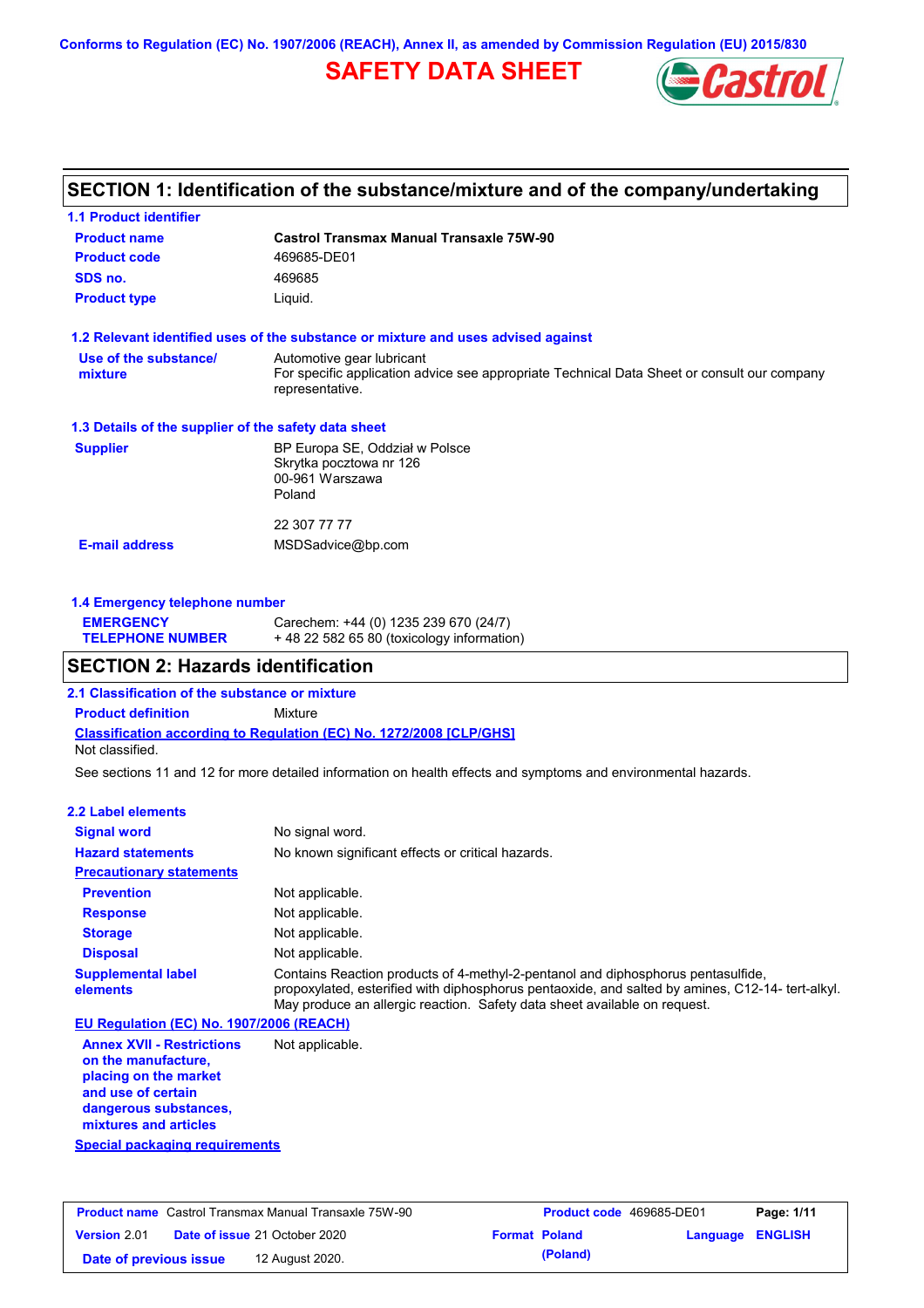### **SECTION 2: Hazards identification**

| <b>Containers to be fitted</b><br>with child-resistant<br>fastenings                                                     | Not applicable.                                                                                               |
|--------------------------------------------------------------------------------------------------------------------------|---------------------------------------------------------------------------------------------------------------|
| <b>Tactile warning of danger</b>                                                                                         | Not applicable.                                                                                               |
| 2.3 Other hazards                                                                                                        |                                                                                                               |
| <b>Results of PBT and vPvB</b><br>assessment                                                                             | Product does not meet the criteria for PBT or vPvB according to Regulation (EC) No. 1907/2006,<br>Annex XIII. |
| <b>Product meets the criteria</b><br>for PBT or vPvB according<br>to Regulation (EC) No.<br><b>1907/2006, Annex XIII</b> | This mixture does not contain any substances that are assessed to be a PBT or a vPvB.                         |
| Other hazards which do<br>not result in classification                                                                   | Defatting to the skin.                                                                                        |

### **SECTION 3: Composition/information on ingredients**

### **3.2 Mixtures**

Mixture **Product definition**

Synthetic base stock. Proprietary performance additives.

| <b>Product/ingredient</b><br>name                             | <b>Identifiers</b>                                                                     | %           | <b>Regulation (EC) No.</b><br>1272/2008 [CLP] | <b>Type</b> |
|---------------------------------------------------------------|----------------------------------------------------------------------------------------|-------------|-----------------------------------------------|-------------|
| 1-Decene, homopolymer,<br>hydrogenated                        | REACH #: 01-2119486452-34<br>EC: 500-183-1<br>CAS: 68037-01-4                          | $≥25 - ≤50$ | Asp. Tox. 1, H304                             | $[1]$       |
| Dec-1-ene, trimers, hydrogenated                              | REACH #: 01-2119493949-12<br>$EC: 500-393-3$<br>CAS: 157707-86-3                       | 225 - ≤50   | Asp. Tox. 1, H304                             | $[1]$       |
| Distillates (petroleum), solvent-<br>dewaxed heavy paraffinic | REACH #: 01-2119471299-27<br>$EC: 265-169-7$<br>CAS: 64742-65-0<br>Index: 649-474-00-6 | ≤10         | Asp. Tox. 1, H304                             | [1] [2]     |

**See Section 16 for the full text of the H statements declared above.**

**Type** 

[1] Substance classified with a health or environmental hazard

[2] Substance with a workplace exposure limit

[3] Substance meets the criteria for PBT according to Regulation (EC) No. 1907/2006, Annex XIII

[4] Substance meets the criteria for vPvB according to Regulation (EC) No. 1907/2006, Annex XIII

[5] Substance of equivalent concern

[6] Additional disclosure due to company policy

Occupational exposure limits, if available, are listed in Section 8.

### **SECTION 4: First aid measures**

### **4.1 Description of first aid measures**

| Eye contact                       | In case of contact, immediately flush eyes with plenty of water for at least 15 minutes. Eyelids<br>should be held away from the eyeball to ensure thorough rinsing. Check for and remove any<br>contact lenses. Get medical attention. |
|-----------------------------------|-----------------------------------------------------------------------------------------------------------------------------------------------------------------------------------------------------------------------------------------|
| <b>Skin contact</b>               | Wash skin thoroughly with soap and water or use recognised skin cleanser. Remove<br>contaminated clothing and shoes. Wash clothing before reuse. Clean shoes thoroughly before<br>reuse. Get medical attention if irritation develops.  |
| <b>Inhalation</b>                 | If inhaled, remove to fresh air. Get medical attention if symptoms occur.                                                                                                                                                               |
| <b>Ingestion</b>                  | Do not induce vomiting unless directed to do so by medical personnel. Get medical attention if<br>symptoms occur.                                                                                                                       |
| <b>Protection of first-aiders</b> | No action shall be taken involving any personal risk or without suitable training.                                                                                                                                                      |

#### **4.2 Most important symptoms and effects, both acute and delayed**

See Section 11 for more detailed information on health effects and symptoms.

#### **Potential acute health effects**

| <b>Inhalation</b>      | Vapour inhalation under ambient conditions is not normally a problem due to low vapour<br>pressure. |  |                                 |                         |            |
|------------------------|-----------------------------------------------------------------------------------------------------|--|---------------------------------|-------------------------|------------|
|                        | <b>Product name</b> Castrol Transmax Manual Transaxle 75W-90                                        |  | <b>Product code</b> 469685-DE01 |                         | Page: 2/11 |
| <b>Version 2.01</b>    | <b>Date of issue 21 October 2020</b>                                                                |  | <b>Format Poland</b>            | <b>Language ENGLISH</b> |            |
| Date of previous issue | 12 August 2020.                                                                                     |  | (Poland)                        |                         |            |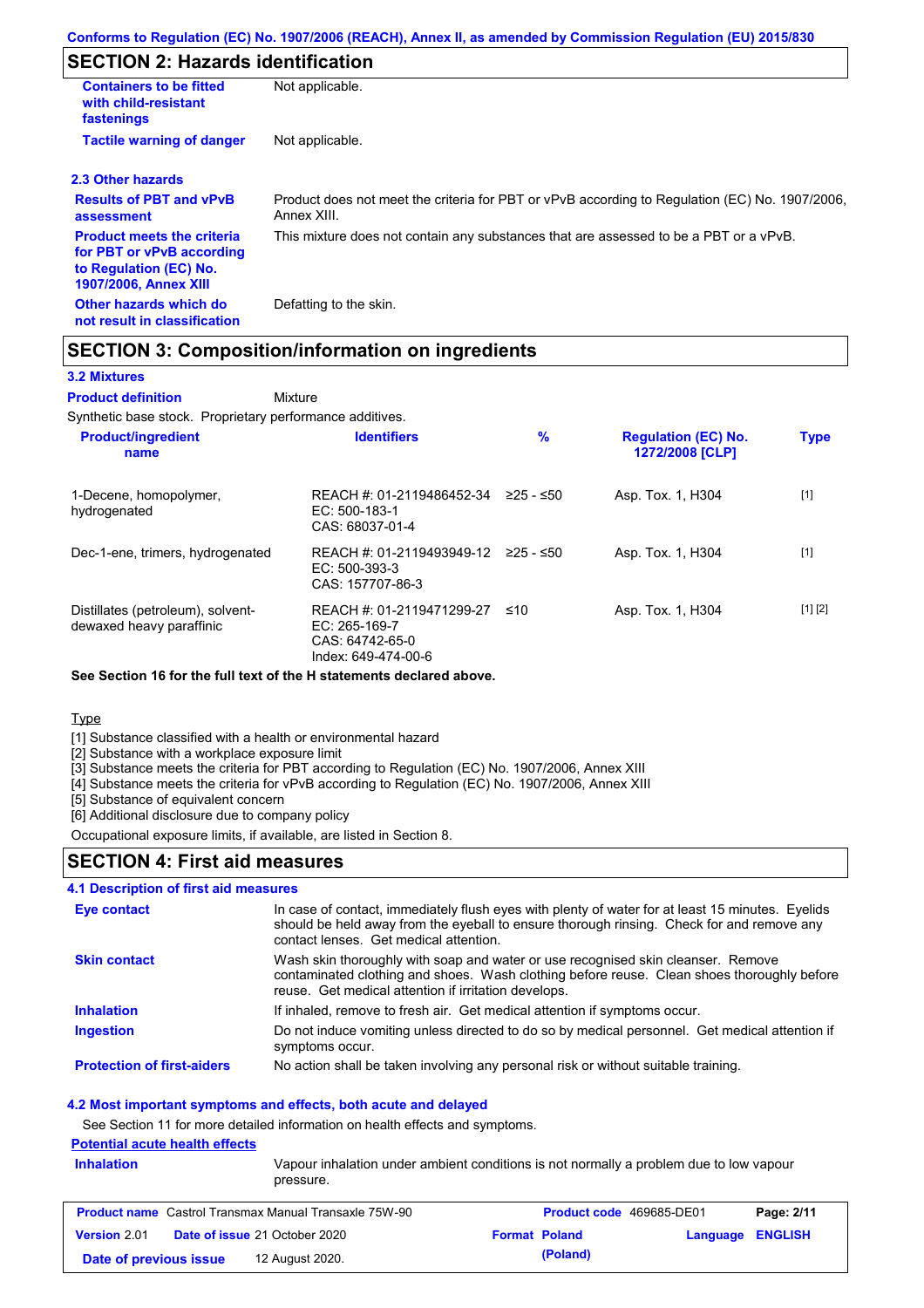### **Conforms to Regulation (EC) No. 1907/2006 (REACH), Annex II, as amended by Commission Regulation (EU) 2015/830**

# **SECTION 4: First aid measures**

| <b>Ingestion</b>    | No known significant effects or critical hazards.                                                                 |
|---------------------|-------------------------------------------------------------------------------------------------------------------|
| <b>Skin contact</b> | Defatting to the skin. May cause skin dryness and irritation.                                                     |
| <b>Eye contact</b>  | No known significant effects or critical hazards.                                                                 |
|                     | Delayed and immediate effects as well as chronic effects from short and long-term exposure                        |
| <b>Inhalation</b>   | Overexposure to the inhalation of airborne droplets or aerosols may cause irritation of the<br>respiratory tract. |
| <b>Ingestion</b>    | Ingestion of large quantities may cause nausea and diarrhoea.                                                     |
| <b>Skin contact</b> | Prolonged or repeated contact can defat the skin and lead to irritation and/or dermatitis.                        |
| Eye contact         | Potential risk of transient stinging or redness if accidental eye contact occurs.                                 |
|                     |                                                                                                                   |

### **4.3 Indication of any immediate medical attention and special treatment needed**

| <b>Notes to physician</b>                                 | Treatment should in general be symptomatic and directed to relieving any effects.                                                                                                                                                                                                                                                                                 |  |  |  |
|-----------------------------------------------------------|-------------------------------------------------------------------------------------------------------------------------------------------------------------------------------------------------------------------------------------------------------------------------------------------------------------------------------------------------------------------|--|--|--|
| <b>SECTION 5: Firefighting measures</b>                   |                                                                                                                                                                                                                                                                                                                                                                   |  |  |  |
| 5.1 Extinguishing media                                   |                                                                                                                                                                                                                                                                                                                                                                   |  |  |  |
| <b>Suitable extinguishing</b><br>media                    | In case of fire, use foam, dry chemical or carbon dioxide extinguisher or spray.                                                                                                                                                                                                                                                                                  |  |  |  |
| <b>Unsuitable extinguishing</b><br>media                  | Do not use water jet. The use of a water jet may cause the fire to spread by splashing the<br>burning product.                                                                                                                                                                                                                                                    |  |  |  |
| 5.2 Special hazards arising from the substance or mixture |                                                                                                                                                                                                                                                                                                                                                                   |  |  |  |
| <b>Hazards from the</b><br>substance or mixture           | In a fire or if heated, a pressure increase will occur and the container may burst.                                                                                                                                                                                                                                                                               |  |  |  |
| <b>Hazardous combustion</b>                               | Combustion products may include the following:                                                                                                                                                                                                                                                                                                                    |  |  |  |
| products                                                  | carbon oxides (CO, CO <sub>2</sub> ) (carbon monoxide, carbon dioxide)                                                                                                                                                                                                                                                                                            |  |  |  |
| 5.3 Advice for firefighters                               |                                                                                                                                                                                                                                                                                                                                                                   |  |  |  |
| <b>Special precautions for</b><br>fire-fighters           | No action shall be taken involving any personal risk or without suitable training. Promptly<br>isolate the scene by removing all persons from the vicinity of the incident if there is a fire.                                                                                                                                                                    |  |  |  |
| <b>Special protective</b><br>equipment for fire-fighters  | Fire-fighters should wear appropriate protective equipment and self-contained breathing<br>apparatus (SCBA) with a full face-piece operated in positive pressure mode. Clothing for fire-<br>fighters (including helmets, protective boots and gloves) conforming to European standard EN<br>469 will provide a basic level of protection for chemical incidents. |  |  |  |

# **SECTION 6: Accidental release measures**

|                                                          | 6.1 Personal precautions, protective equipment and emergency procedures                                                                                                                                                                                                                                                                                                                        |
|----------------------------------------------------------|------------------------------------------------------------------------------------------------------------------------------------------------------------------------------------------------------------------------------------------------------------------------------------------------------------------------------------------------------------------------------------------------|
| For non-emergency<br>personnel                           | No action shall be taken involving any personal risk or without suitable training. Evacuate<br>surrounding areas. Keep unnecessary and unprotected personnel from entering. Do not touch<br>or walk through spilt material. Floors may be slippery; use care to avoid falling. Put on<br>appropriate personal protective equipment.                                                            |
| For emergency responders                                 | If specialised clothing is required to deal with the spillage, take note of any information in<br>Section 8 on suitable and unsuitable materials. See also the information in "For non-<br>emergency personnel".                                                                                                                                                                               |
| <b>6.2 Environmental</b><br><b>precautions</b>           | Avoid dispersal of spilt material and runoff and contact with soil, waterways, drains and sewers.<br>Inform the relevant authorities if the product has caused environmental pollution (sewers,<br>waterways, soil or air).                                                                                                                                                                    |
| 6.3 Methods and material for containment and cleaning up |                                                                                                                                                                                                                                                                                                                                                                                                |
| <b>Small spill</b>                                       | Stop leak if without risk. Move containers from spill area. Absorb with an inert material and<br>place in an appropriate waste disposal container. Dispose of via a licensed waste disposal<br>contractor.                                                                                                                                                                                     |
| <b>Large spill</b>                                       | Stop leak if without risk. Move containers from spill area. Prevent entry into sewers, water<br>courses, basements or confined areas. Contain and collect spillage with non-combustible,<br>absorbent material e.g. sand, earth, vermiculite or diatomaceous earth and place in container<br>for disposal according to local regulations. Dispose of via a licensed waste disposal contractor. |

| <b>Product name</b> Castrol Transmax Manual Transaxle 75W-90 |  | <b>Product code</b> 469685-DE01      |                      | Page: 3/11 |                         |  |
|--------------------------------------------------------------|--|--------------------------------------|----------------------|------------|-------------------------|--|
| Version 2.01                                                 |  | <b>Date of issue 21 October 2020</b> | <b>Format Poland</b> |            | <b>Language ENGLISH</b> |  |
| Date of previous issue                                       |  | 12 August 2020.                      |                      | (Poland)   |                         |  |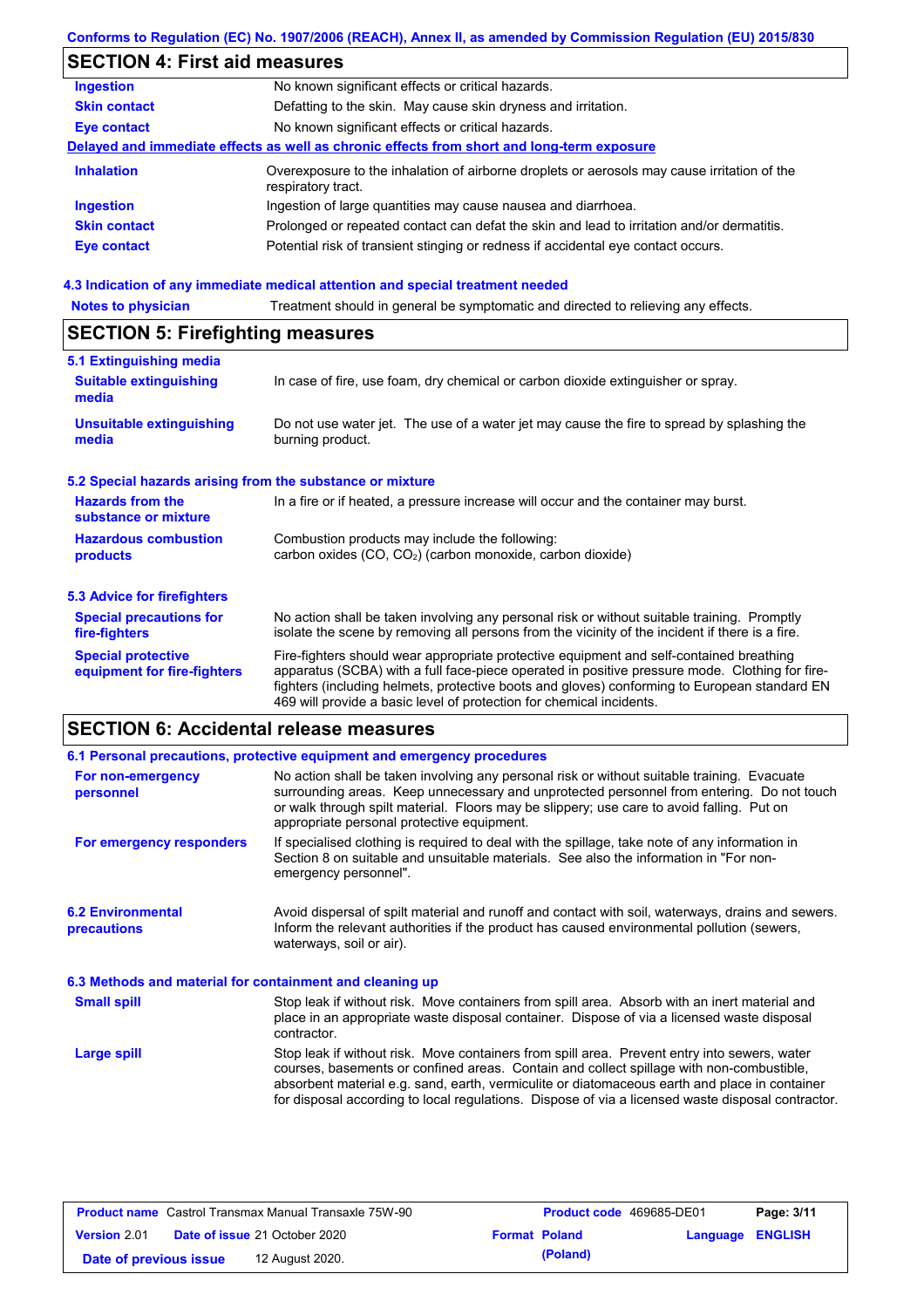### **SECTION 6: Accidental release measures**

| 6.4 Reference to other | See Section 1 for emergency contact information.                            |
|------------------------|-----------------------------------------------------------------------------|
| sections               | See Section 5 for firefighting measures.                                    |
|                        | See Section 8 for information on appropriate personal protective equipment. |
|                        | See Section 12 for environmental precautions.                               |
|                        | See Section 13 for additional waste treatment information.                  |
|                        |                                                                             |

### **SECTION 7: Handling and storage**

| 7.1 Precautions for safe handling                                                    |                                                                                                                                                                                                                                                                                                                                                                                                                                                                                          |
|--------------------------------------------------------------------------------------|------------------------------------------------------------------------------------------------------------------------------------------------------------------------------------------------------------------------------------------------------------------------------------------------------------------------------------------------------------------------------------------------------------------------------------------------------------------------------------------|
| <b>Protective measures</b>                                                           | Put on appropriate personal protective equipment.                                                                                                                                                                                                                                                                                                                                                                                                                                        |
| <b>Advice on general</b><br>occupational hygiene                                     | Eating, drinking and smoking should be prohibited in areas where this material is handled,<br>stored and processed. Wash thoroughly after handling. Remove contaminated clothing and<br>protective equipment before entering eating areas. See also Section 8 for additional<br>information on hygiene measures.                                                                                                                                                                         |
| <b>7.2 Conditions for safe</b><br>storage, including any<br><i>incompatibilities</i> | Store in accordance with local requlations. Store in a dry, cool and well-ventilated area, away<br>from incompatible materials (see Section 10). Keep away from heat and direct sunlight. Keep<br>container tightly closed and sealed until ready for use. Containers that have been opened must<br>be carefully resealed and kept upright to prevent leakage. Store and use only in equipment/<br>containers designed for use with this product. Do not store in unlabelled containers. |
| <b>Not suitable</b>                                                                  | Prolonged exposure to elevated temperature.                                                                                                                                                                                                                                                                                                                                                                                                                                              |
| 7.3 Specific end use(s)                                                              |                                                                                                                                                                                                                                                                                                                                                                                                                                                                                          |
| <b>Recommendations</b>                                                               | See section 1.2 and Exposure scenarios in annex, if applicable.                                                                                                                                                                                                                                                                                                                                                                                                                          |
|                                                                                      | <b>SECTION 8: Exposure controls/personal protection</b>                                                                                                                                                                                                                                                                                                                                                                                                                                  |
| 8.1 Control parameters                                                               |                                                                                                                                                                                                                                                                                                                                                                                                                                                                                          |
| <b>Occupational exposure limits</b>                                                  |                                                                                                                                                                                                                                                                                                                                                                                                                                                                                          |

| <b>Product/ingredient name</b>                               | <b>Exposure limit values</b>                                                                                                                                                                                                               |  |  |
|--------------------------------------------------------------|--------------------------------------------------------------------------------------------------------------------------------------------------------------------------------------------------------------------------------------------|--|--|
| Distillates (petroleum), solvent-dewaxed heavy<br>paraffinic | Minister of Family, Labor and Social Policy of June 12, 2018 on the<br>maximum allowable concentrations and intensities of factors<br>harmful to health in the work environment (Journal of Laws 2018,<br>item 1286, as amended) (Poland). |  |  |
|                                                              | TWA: 5 mg/m <sup>3</sup> 8 hours. Issued/Revised: 11/2017 Form: Inhalable fraction                                                                                                                                                         |  |  |

Whilst specific OELs for certain components may be shown in this section, other components may be present in any mist, vapour or dust produced. Therefore, the specific OELs may not be applicable to the product as a whole and are provided for guidance only.

**Recommended monitoring procedures**

If this product contains ingredients with exposure limits, personal, workplace atmosphere or biological monitoring may be required to determine the effectiveness of the ventilation or other control measures and/or the necessity to use respiratory protective equipment. Reference should be made to monitoring standards, such as the following: European Standard EN 689 (Workplace atmospheres - Guidance for the assessment of exposure by inhalation to chemical agents for comparison with limit values and measurement strategy) European Standard EN 14042 (Workplace atmospheres - Guide for the application and use of procedures for the assessment of exposure to chemical and biological agents) European Standard EN 482 (Workplace atmospheres - General requirements for the performance of procedures for the measurement of chemical agents) Reference to national guidance documents for methods for the determination of hazardous substances will also be required.

### **Derived No Effect Level**

No DNELs/DMELs available.

#### **Predicted No Effect Concentration**

No PNECs available

#### **8.2 Exposure controls**

| <b>Appropriate engineering</b><br>controls                   | Provide exhaust ventilation or other engineering controls to keep the relevant airborne<br>concentrations below their respective occupational exposure limits.<br>All activities involving chemicals should be assessed for their risks to health, to ensure<br>exposures are adequately controlled. Personal protective equipment should only be considered<br>after other forms of control measures (e.g. engineering controls) have been suitably evaluated.<br>Personal protective equipment should conform to appropriate standards, be suitable for use, be<br>kept in good condition and properly maintained.<br>Your supplier of personal protective equipment should be consulted for advice on selection and<br>appropriate standards. For further information contact your national organisation for standards.<br>The final choice of protective equipment will depend upon a risk assessment. It is important to<br>ensure that all items of personal protective equipment are compatible. |                      |                                 |          |                |
|--------------------------------------------------------------|---------------------------------------------------------------------------------------------------------------------------------------------------------------------------------------------------------------------------------------------------------------------------------------------------------------------------------------------------------------------------------------------------------------------------------------------------------------------------------------------------------------------------------------------------------------------------------------------------------------------------------------------------------------------------------------------------------------------------------------------------------------------------------------------------------------------------------------------------------------------------------------------------------------------------------------------------------------------------------------------------------|----------------------|---------------------------------|----------|----------------|
| <b>Product name</b> Castrol Transmax Manual Transaxle 75W-90 |                                                                                                                                                                                                                                                                                                                                                                                                                                                                                                                                                                                                                                                                                                                                                                                                                                                                                                                                                                                                         |                      | <b>Product code</b> 469685-DE01 |          | Page: 4/11     |
| Version 2.01                                                 | Date of issue 21 October 2020                                                                                                                                                                                                                                                                                                                                                                                                                                                                                                                                                                                                                                                                                                                                                                                                                                                                                                                                                                           | <b>Format Poland</b> |                                 | Language | <b>ENGLISH</b> |

**Date of previous issue (Poland)** 12 August 2020.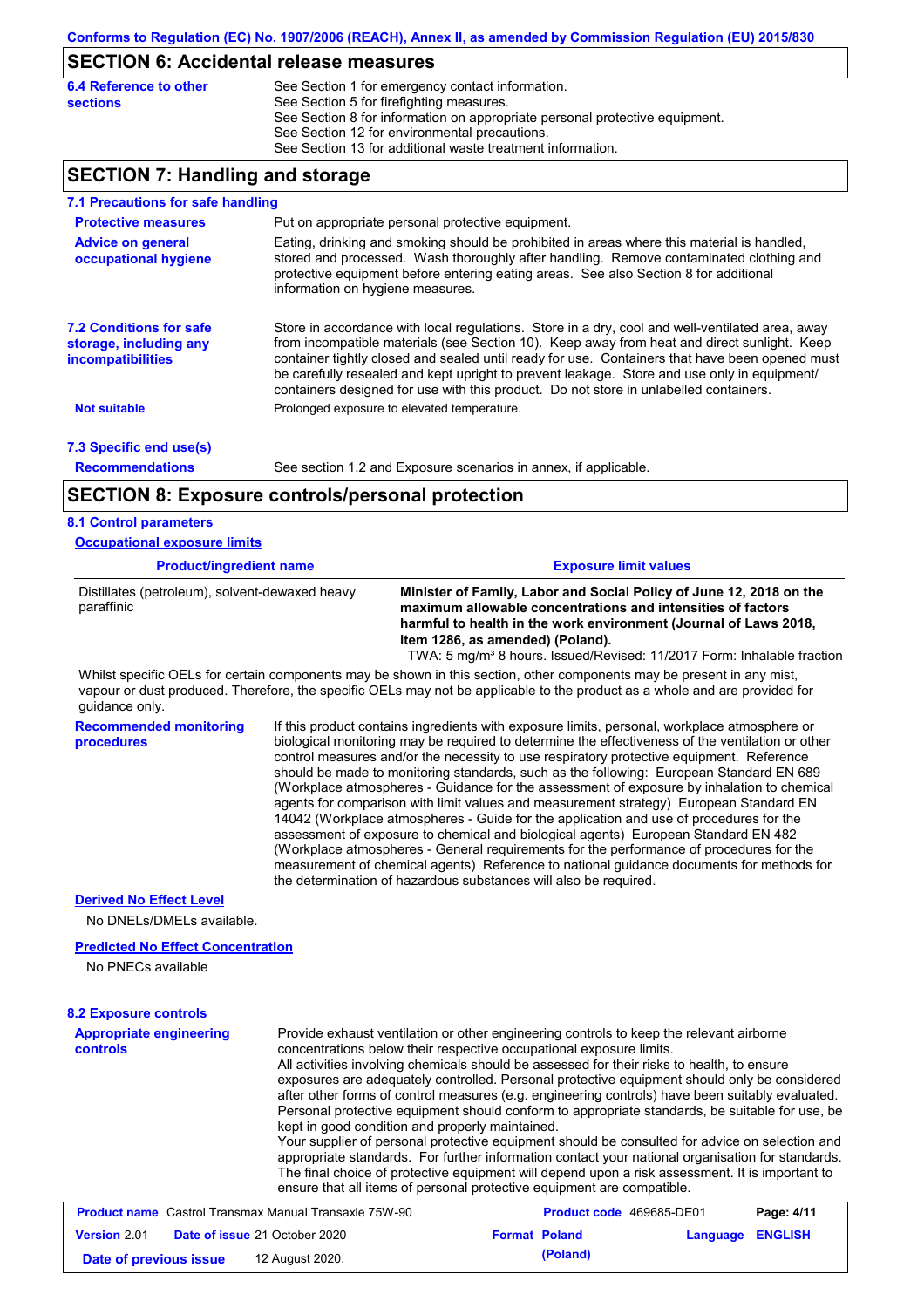# **SECTION 8: Exposure controls/personal protection**

| Individual protection measures                               |                                                                                                                                                                                                                                                                                                                                                                                                                                                                                                                                                                                                                                                   |
|--------------------------------------------------------------|---------------------------------------------------------------------------------------------------------------------------------------------------------------------------------------------------------------------------------------------------------------------------------------------------------------------------------------------------------------------------------------------------------------------------------------------------------------------------------------------------------------------------------------------------------------------------------------------------------------------------------------------------|
| <b>Hygiene measures</b>                                      | Wash hands, forearms and face thoroughly after handling chemical products, before eating,<br>smoking and using the lavatory and at the end of the working period. Ensure that eyewash<br>stations and safety showers are close to the workstation location.                                                                                                                                                                                                                                                                                                                                                                                       |
| <b>Respiratory protection</b>                                | In case of insufficient ventilation, wear suitable respiratory equipment.<br>The correct choice of respiratory protection depends upon the chemicals being handled, the<br>conditions of work and use, and the condition of the respiratory equipment. Safety procedures<br>should be developed for each intended application. Respiratory protection equipment should<br>therefore be chosen in consultation with the supplier/manufacturer and with a full assessment<br>of the working conditions.                                                                                                                                             |
| <b>Eye/face protection</b>                                   | Safety glasses with side shields.                                                                                                                                                                                                                                                                                                                                                                                                                                                                                                                                                                                                                 |
| <b>Skin protection</b>                                       |                                                                                                                                                                                                                                                                                                                                                                                                                                                                                                                                                                                                                                                   |
| <b>Hand protection</b>                                       | <b>General Information:</b>                                                                                                                                                                                                                                                                                                                                                                                                                                                                                                                                                                                                                       |
|                                                              | Because specific work environments and material handling practices vary, safety procedures<br>should be developed for each intended application. The correct choice of protective gloves<br>depends upon the chemicals being handled, and the conditions of work and use. Most gloves<br>provide protection for only a limited time before they must be discarded and replaced (even the<br>best chemically resistant gloves will break down after repeated chemical exposures).                                                                                                                                                                  |
|                                                              | Gloves should be chosen in consultation with the supplier / manufacturer and taking account of<br>a full assessment of the working conditions.                                                                                                                                                                                                                                                                                                                                                                                                                                                                                                    |
|                                                              | Recommended: Nitrile gloves.<br><b>Breakthrough time:</b>                                                                                                                                                                                                                                                                                                                                                                                                                                                                                                                                                                                         |
|                                                              | Breakthrough time data are generated by glove manufacturers under laboratory test conditions<br>and represent how long a glove can be expected to provide effective permeation resistance. It<br>is important when following breakthrough time recommendations that actual workplace<br>conditions are taken into account. Always consult with your glove supplier for up-to-date<br>technical information on breakthrough times for the recommended glove type.<br>Our recommendations on the selection of gloves are as follows:                                                                                                                |
|                                                              | Continuous contact:                                                                                                                                                                                                                                                                                                                                                                                                                                                                                                                                                                                                                               |
|                                                              | Gloves with a minimum breakthrough time of 240 minutes, or >480 minutes if suitable gloves<br>can be obtained.<br>If suitable gloves are not available to offer that level of protection, gloves with shorter<br>breakthrough times may be acceptable as long as appropriate glove maintenance and<br>replacement regimes are determined and adhered to.                                                                                                                                                                                                                                                                                          |
|                                                              | Short-term / splash protection:                                                                                                                                                                                                                                                                                                                                                                                                                                                                                                                                                                                                                   |
|                                                              | Recommended breakthrough times as above.<br>It is recognised that for short-term, transient exposures, gloves with shorter breakthrough times<br>may commonly be used. Therefore, appropriate maintenance and replacement regimes must<br>be determined and rigorously followed.                                                                                                                                                                                                                                                                                                                                                                  |
|                                                              | <b>Glove Thickness:</b>                                                                                                                                                                                                                                                                                                                                                                                                                                                                                                                                                                                                                           |
|                                                              | For general applications, we recommend gloves with a thickness typically greater than 0.35 mm.                                                                                                                                                                                                                                                                                                                                                                                                                                                                                                                                                    |
|                                                              | It should be emphasised that glove thickness is not necessarily a good predictor of glove<br>resistance to a specific chemical, as the permeation efficiency of the glove will be dependent<br>on the exact composition of the glove material. Therefore, glove selection should also be based<br>on consideration of the task requirements and knowledge of breakthrough times.<br>Glove thickness may also vary depending on the glove manufacturer, the glove type and the<br>glove model. Therefore, the manufacturers' technical data should always be taken into account<br>to ensure selection of the most appropriate glove for the task. |
|                                                              | Note: Depending on the activity being conducted, gloves of varying thickness may be required<br>for specific tasks. For example:                                                                                                                                                                                                                                                                                                                                                                                                                                                                                                                  |
|                                                              | • Thinner gloves (down to 0.1 mm or less) may be required where a high degree of manual<br>dexterity is needed. However, these gloves are only likely to give short duration protection and<br>would normally be just for single use applications, then disposed of.                                                                                                                                                                                                                                                                                                                                                                              |
|                                                              | • Thicker gloves (up to 3 mm or more) may be required where there is a mechanical (as well<br>as a chemical) risk i.e. where there is abrasion or puncture potential.                                                                                                                                                                                                                                                                                                                                                                                                                                                                             |
|                                                              |                                                                                                                                                                                                                                                                                                                                                                                                                                                                                                                                                                                                                                                   |
| <b>Product name</b> Castrol Transmax Manual Transaxle 75W-90 | Product code 469685-DE01<br>Page: 5/11                                                                                                                                                                                                                                                                                                                                                                                                                                                                                                                                                                                                            |

| <b>Product name</b> Castion Hansmax Manual Hansaxie 7500-90 |                                      | <b>Product code</b> 409000-DEUT |                  | Page: 5/11 |
|-------------------------------------------------------------|--------------------------------------|---------------------------------|------------------|------------|
| <b>Version 2.01</b>                                         | <b>Date of issue 21 October 2020</b> | <b>Format Poland</b>            | Language ENGLISH |            |
| Date of previous issue                                      | 12 August 2020.                      | (Poland)                        |                  |            |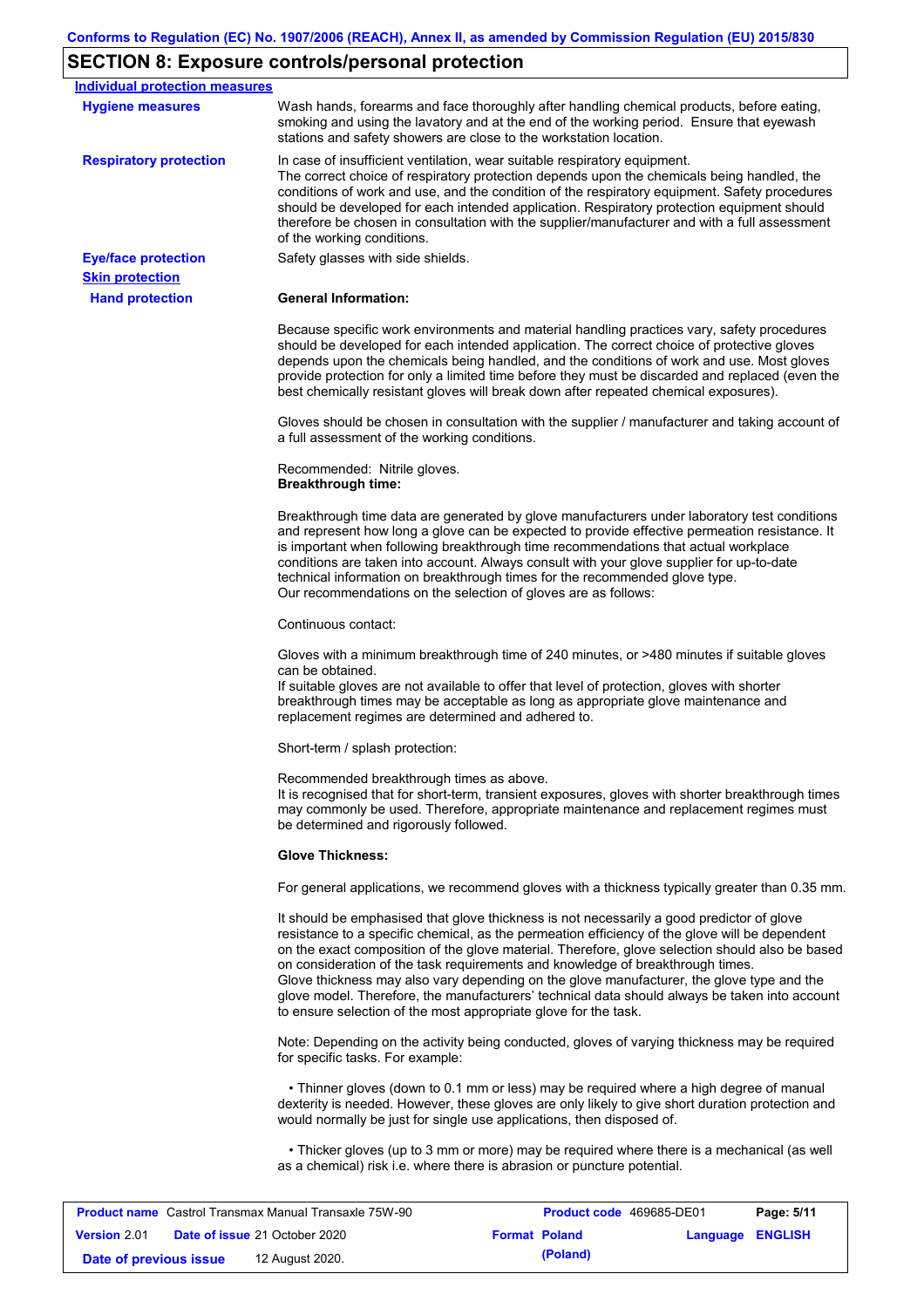## **SECTION 8: Exposure controls/personal protection**

| <b>Skin and body</b>                      | Use of protective clothing is good industrial practice.<br>Personal protective equipment for the body should be selected based on the task being<br>performed and the risks involved and should be approved by a specialist before handling this<br>product.<br>Cotton or polyester/cotton overalls will only provide protection against light superficial<br>contamination that will not soak through to the skin. Overalls should be laundered on a regular<br>basis. When the risk of skin exposure is high (e.g. when cleaning up spillages or if there is a<br>risk of splashing) then chemical resistant aprons and/or impervious chemical suits and boots<br>will be required. |
|-------------------------------------------|---------------------------------------------------------------------------------------------------------------------------------------------------------------------------------------------------------------------------------------------------------------------------------------------------------------------------------------------------------------------------------------------------------------------------------------------------------------------------------------------------------------------------------------------------------------------------------------------------------------------------------------------------------------------------------------|
| <b>Refer to standards:</b>                | Respiratory protection: EN 529<br>Gloves: EN 420, EN 374<br>Eye protection: EN 166<br>Filtering half-mask: EN 149<br>Filtering half-mask with valve: EN 405<br>Half-mask: EN 140 plus filter<br>Full-face mask: EN 136 plus filter<br>Particulate filters: EN 143<br>Gas/combined filters: EN 14387                                                                                                                                                                                                                                                                                                                                                                                   |
| <b>Environmental exposure</b><br>controls | Emissions from ventilation or work process equipment should be checked to ensure they<br>comply with the requirements of environmental protection legislation. In some cases, fume<br>scrubbers, filters or engineering modifications to the process equipment will be necessary to<br>reduce emissions to acceptable levels.                                                                                                                                                                                                                                                                                                                                                         |

## **SECTION 9: Physical and chemical properties**

### **9.1 Information on basic physical and chemical properties**

| <b>Appearance</b>                                      |                                                                                                                                |
|--------------------------------------------------------|--------------------------------------------------------------------------------------------------------------------------------|
| <b>Physical state</b>                                  | Liquid.                                                                                                                        |
| <b>Colour</b>                                          | Amber.                                                                                                                         |
| <b>Odour</b>                                           | Not available.                                                                                                                 |
| <b>Odour threshold</b>                                 | Not available.                                                                                                                 |
| pH                                                     | Not available.                                                                                                                 |
| <b>Melting point/freezing point</b>                    | Not available.                                                                                                                 |
| Initial boiling point and boiling<br>range             | Not available.                                                                                                                 |
| <b>Pour point</b>                                      | $-51 °C$                                                                                                                       |
| <b>Flash point</b>                                     | Open cup: >180°C (>356°F) [Cleveland.]                                                                                         |
| <b>Evaporation rate</b>                                | Not available.                                                                                                                 |
| <b>Flammability (solid, gas)</b>                       | Not available.                                                                                                                 |
| <b>Upper/lower flammability or</b><br>explosive limits | Not available.                                                                                                                 |
| <b>Vapour pressure</b>                                 | Not available.                                                                                                                 |
| <b>Vapour density</b>                                  | Not available.                                                                                                                 |
| <b>Relative density</b>                                | Not available.                                                                                                                 |
| <b>Density</b>                                         | <1000 kg/m <sup>3</sup> (<1 g/cm <sup>3</sup> ) at 15 <sup>°</sup> C                                                           |
| <b>Solubility(ies)</b>                                 | insoluble in water.                                                                                                            |
| <b>Partition coefficient: n-octanol/</b><br>water      | Not available.                                                                                                                 |
| <b>Auto-ignition temperature</b>                       | Not available.                                                                                                                 |
| <b>Decomposition temperature</b>                       | Not available.                                                                                                                 |
| <b>Viscosity</b>                                       | Kinematic: 77.58 mm <sup>2</sup> /s (77.58 cSt) at 40°C<br>Kinematic: 14.63 mm <sup>2</sup> /s (14.63 cSt) at 100 $^{\circ}$ C |
| <b>Explosive properties</b>                            | Not available.                                                                                                                 |
| <b>Oxidising properties</b>                            | Not available.                                                                                                                 |

### **9.2 Other information**

No additional information.

| <b>Product name</b> Castrol Transmax Manual Transaxle 75W-90 |  |                                      | <b>Product code</b> 469685-DE01 |                      | Page: 6/11       |  |
|--------------------------------------------------------------|--|--------------------------------------|---------------------------------|----------------------|------------------|--|
| <b>Version 2.01</b>                                          |  | <b>Date of issue 21 October 2020</b> |                                 | <b>Format Poland</b> | Language ENGLISH |  |
| Date of previous issue                                       |  | 12 August 2020.                      |                                 | (Poland)             |                  |  |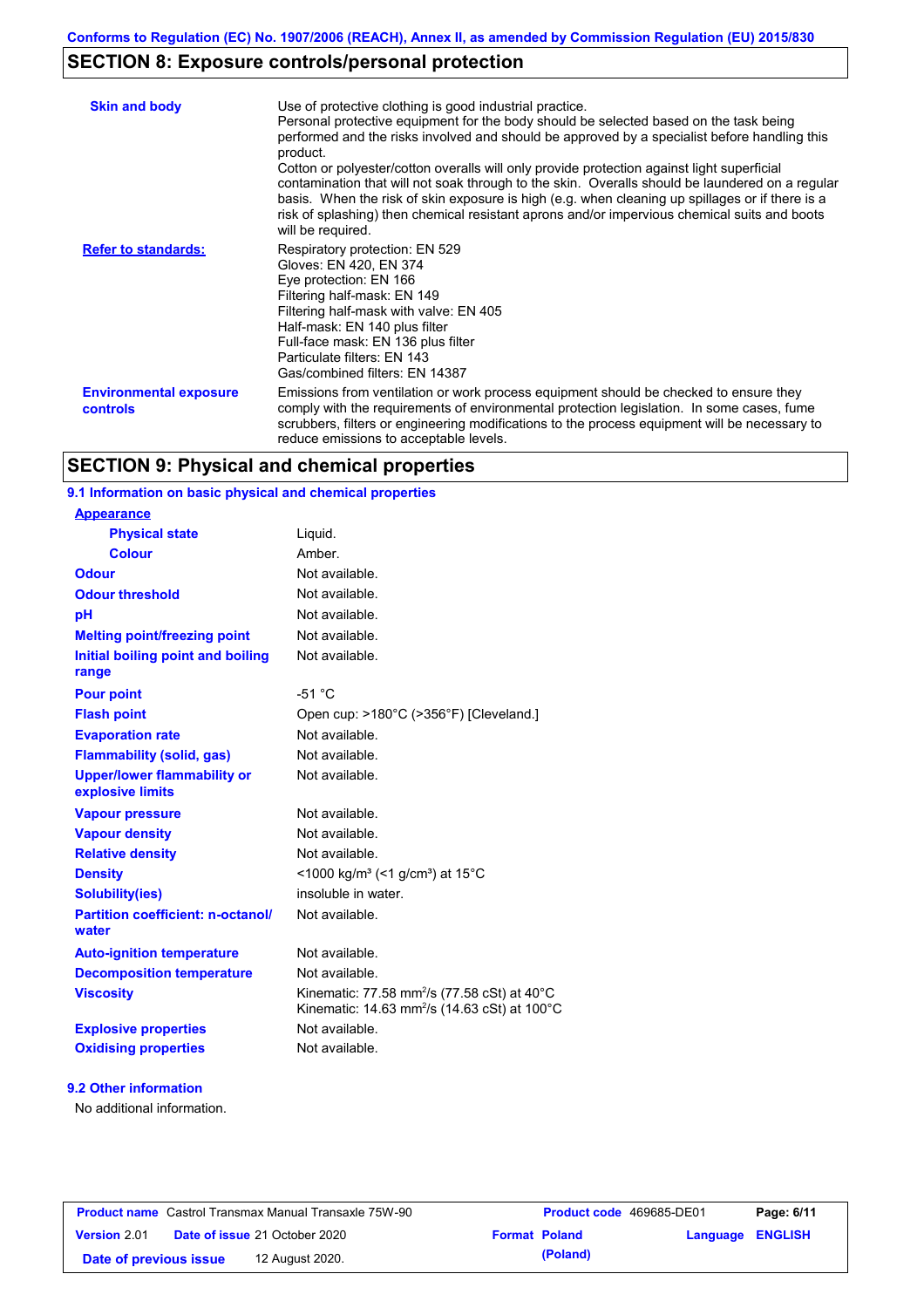|                                                   | <b>SECTION 10: Stability and reactivity</b>                                                                                                                             |  |  |  |
|---------------------------------------------------|-------------------------------------------------------------------------------------------------------------------------------------------------------------------------|--|--|--|
| <b>10.1 Reactivity</b>                            | No specific test data available for this product. Refer to Conditions to avoid and Incompatible<br>materials for additional information.                                |  |  |  |
| <b>10.2 Chemical stability</b>                    | The product is stable.                                                                                                                                                  |  |  |  |
| <b>10.3 Possibility of</b><br>hazardous reactions | Under normal conditions of storage and use, hazardous reactions will not occur.<br>Under normal conditions of storage and use, hazardous polymerisation will not occur. |  |  |  |
| <b>10.4 Conditions to avoid</b>                   | Avoid all possible sources of ignition (spark or flame).                                                                                                                |  |  |  |
| 10.5 Incompatible materials                       | Reactive or incompatible with the following materials: oxidising materials.                                                                                             |  |  |  |
| <b>10.6 Hazardous</b><br>decomposition products   | Under normal conditions of storage and use, hazardous decomposition products should not be<br>produced.                                                                 |  |  |  |

## **SECTION 11: Toxicological information**

| 11.1 Information on toxicological effects          |                                                                                                                             |
|----------------------------------------------------|-----------------------------------------------------------------------------------------------------------------------------|
| <b>Acute toxicity estimates</b>                    |                                                                                                                             |
| Not available.                                     |                                                                                                                             |
| <b>Information on likely</b><br>routes of exposure | Routes of entry anticipated: Dermal, Inhalation.                                                                            |
| <b>Potential acute health effects</b>              |                                                                                                                             |
| <b>Inhalation</b>                                  | Vapour inhalation under ambient conditions is not normally a problem due to low vapour<br>pressure.                         |
| <b>Ingestion</b>                                   | No known significant effects or critical hazards.                                                                           |
| <b>Skin contact</b>                                | Defatting to the skin. May cause skin dryness and irritation.                                                               |
| <b>Eye contact</b>                                 | No known significant effects or critical hazards.                                                                           |
|                                                    | Symptoms related to the physical, chemical and toxicological characteristics                                                |
| <b>Inhalation</b>                                  | May be harmful by inhalation if exposure to vapour, mists or fumes resulting from thermal<br>decomposition products occurs. |
| <b>Ingestion</b>                                   | No specific data.                                                                                                           |
| <b>Skin contact</b>                                | Adverse symptoms may include the following:<br>irritation<br>dryness<br>cracking                                            |
| <b>Eye contact</b>                                 | No specific data.                                                                                                           |
|                                                    | Delayed and immediate effects as well as chronic effects from short and long-term exposure                                  |
| <b>Inhalation</b>                                  | Overexposure to the inhalation of airborne droplets or aerosols may cause irritation of the<br>respiratory tract.           |
| <b>Ingestion</b>                                   | Ingestion of large quantities may cause nausea and diarrhoea.                                                               |
| <b>Skin contact</b>                                | Prolonged or repeated contact can defat the skin and lead to irritation and/or dermatitis.                                  |
| <b>Eye contact</b>                                 | Potential risk of transient stinging or redness if accidental eye contact occurs.                                           |
| <b>Potential chronic health effects</b>            |                                                                                                                             |
| <b>General</b>                                     | No known significant effects or critical hazards.                                                                           |
| <b>Carcinogenicity</b>                             | No known significant effects or critical hazards.                                                                           |
| <b>Mutagenicity</b>                                | No known significant effects or critical hazards.                                                                           |
| <b>Developmental effects</b>                       | No known significant effects or critical hazards.                                                                           |
| <b>Fertility effects</b>                           | No known significant effects or critical hazards.                                                                           |

## **SECTION 12: Ecological information**

### **12.1 Toxicity**

**Environmental hazards** Not classified as dangerous

### **12.2 Persistence and degradability**

Partially biodegradable.

### **12.3 Bioaccumulative potential**

This product is not expected to bioaccumulate through food chains in the environment.

| <b>Product name</b> Castrol Transmax Manual Transaxle 75W-90 |  | Product code 469685-DE01             |                      | Page: 7/11 |                  |  |
|--------------------------------------------------------------|--|--------------------------------------|----------------------|------------|------------------|--|
| <b>Version 2.01</b>                                          |  | <b>Date of issue 21 October 2020</b> | <b>Format Poland</b> |            | Language ENGLISH |  |
| Date of previous issue                                       |  | 12 August 2020.                      |                      | (Poland)   |                  |  |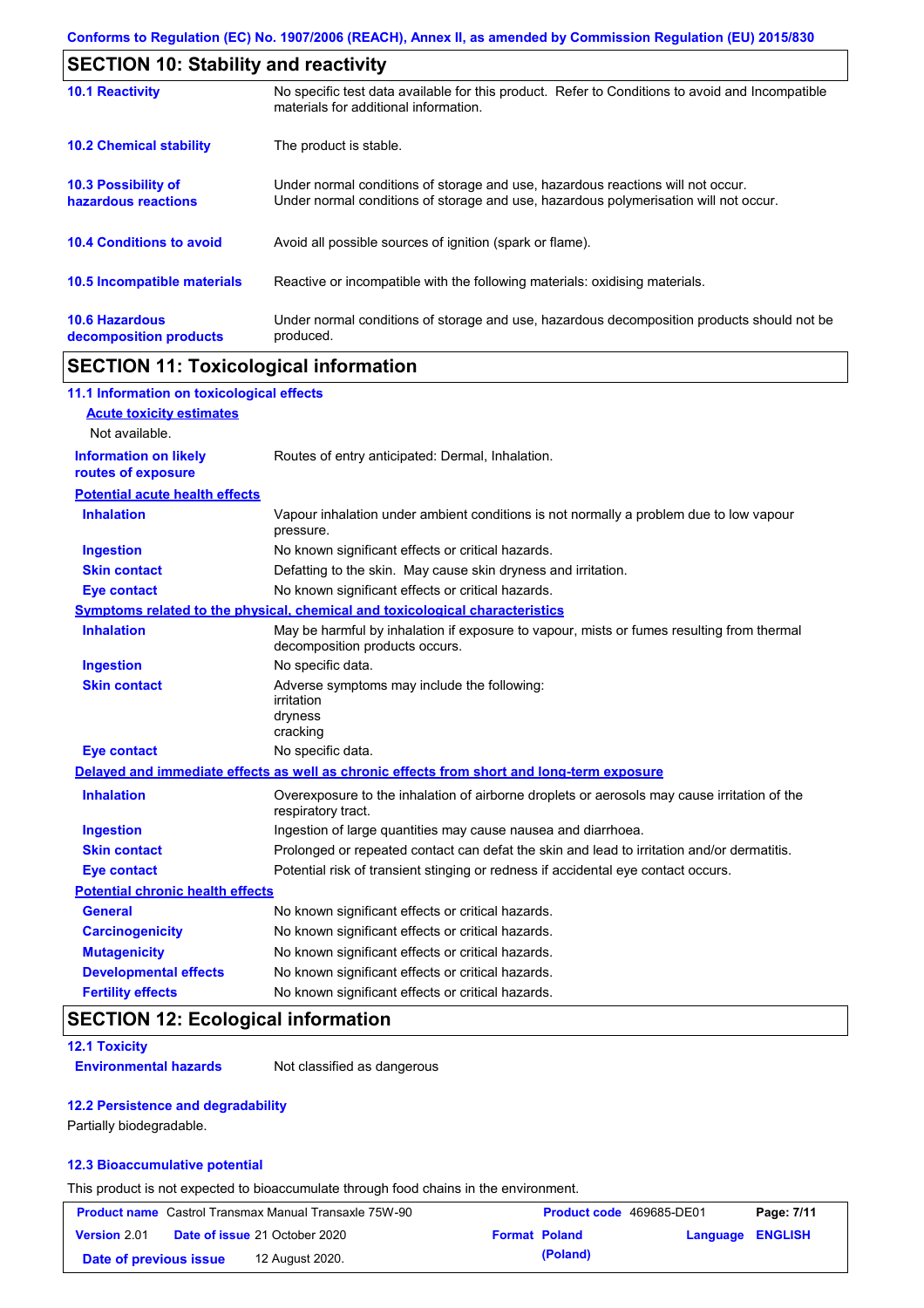### **SECTION 12: Ecological information**

| <b>12.4 Mobility in soil</b>                            |                                                                      |
|---------------------------------------------------------|----------------------------------------------------------------------|
| <b>Soil/water partition</b><br><b>coefficient (Koc)</b> | Not available.                                                       |
| <b>Mobility</b>                                         | Spillages may penetrate the soil causing ground water contamination. |

#### **12.5 Results of PBT and vPvB assessment**

Product does not meet the criteria for PBT or vPvB according to Regulation (EC) No. 1907/2006, Annex XIII.

| 12.6 Other adverse effects          |                                                                                                                           |
|-------------------------------------|---------------------------------------------------------------------------------------------------------------------------|
| <b>Other ecological information</b> | Spills may form a film on water surfaces causing physical damage to organisms. Oxygen<br>transfer could also be impaired. |
|                                     |                                                                                                                           |

### **SECTION 13: Disposal considerations**

### **13.1 Waste treatment methods**

**Product**

```
Methods of disposal
```
Where possible, arrange for product to be recycled. Dispose of via an authorised person/ licensed waste disposal contractor in accordance with local regulations.

**Hazardous waste** Yes.

#### **European waste catalogue (EWC)**

| Waste code | <b>Waste designation</b>                |
|------------|-----------------------------------------|
| 13 02 08*  | other engine, gear and lubricating oils |

However, deviation from the intended use and/or the presence of any potential contaminants may require an alternative waste disposal code to be assigned by the end user.

### **Packaging**

| <b>Methods of disposal</b> | Where possible, arrange for product to be recycled. Dispose of via an authorised person/<br>licensed waste disposal contractor in accordance with local regulations.                                                                    |
|----------------------------|-----------------------------------------------------------------------------------------------------------------------------------------------------------------------------------------------------------------------------------------|
| <b>Special precautions</b> | This material and its container must be disposed of in a safe way. Empty containers or liners<br>may retain some product residues. Avoid dispersal of spilt material and runoff and contact with<br>soil, waterways, drains and sewers. |
| <b>References</b>          | Commission 2014/955/EU<br>Directive 2008/98/EC                                                                                                                                                                                          |

### **SECTION 14: Transport information**

|                                           | <b>ADR/RID</b> | <b>ADN</b>     | <b>IMDG</b>    | <b>IATA</b>    |
|-------------------------------------------|----------------|----------------|----------------|----------------|
| 14.1 UN number                            | Not regulated. | Not regulated. | Not regulated. | Not regulated. |
| 14.2 UN proper<br>shipping name           |                |                | -              |                |
| <b>14.3 Transport</b><br>hazard class(es) |                |                |                |                |
| 14.4 Packing<br>group                     |                |                |                |                |
| 14.5<br><b>Environmental</b><br>hazards   | No.            | No.            | No.            | No.            |
| <b>Additional</b><br><b>information</b>   |                |                |                |                |

**14.6 Special precautions for user** Not available.

**14.7 Transport in bulk according to Annex II of Marpol and the IBC Code** Not available.

| <b>Product name</b> Castrol Transmax Manual Transaxle 75W-90 |  | <b>Product code</b> 469685-DE01      |                      | Page: 8/11 |                  |  |
|--------------------------------------------------------------|--|--------------------------------------|----------------------|------------|------------------|--|
| <b>Version 2.01</b>                                          |  | <b>Date of issue 21 October 2020</b> | <b>Format Poland</b> |            | Language ENGLISH |  |
| Date of previous issue                                       |  | 12 August 2020.                      |                      | (Poland)   |                  |  |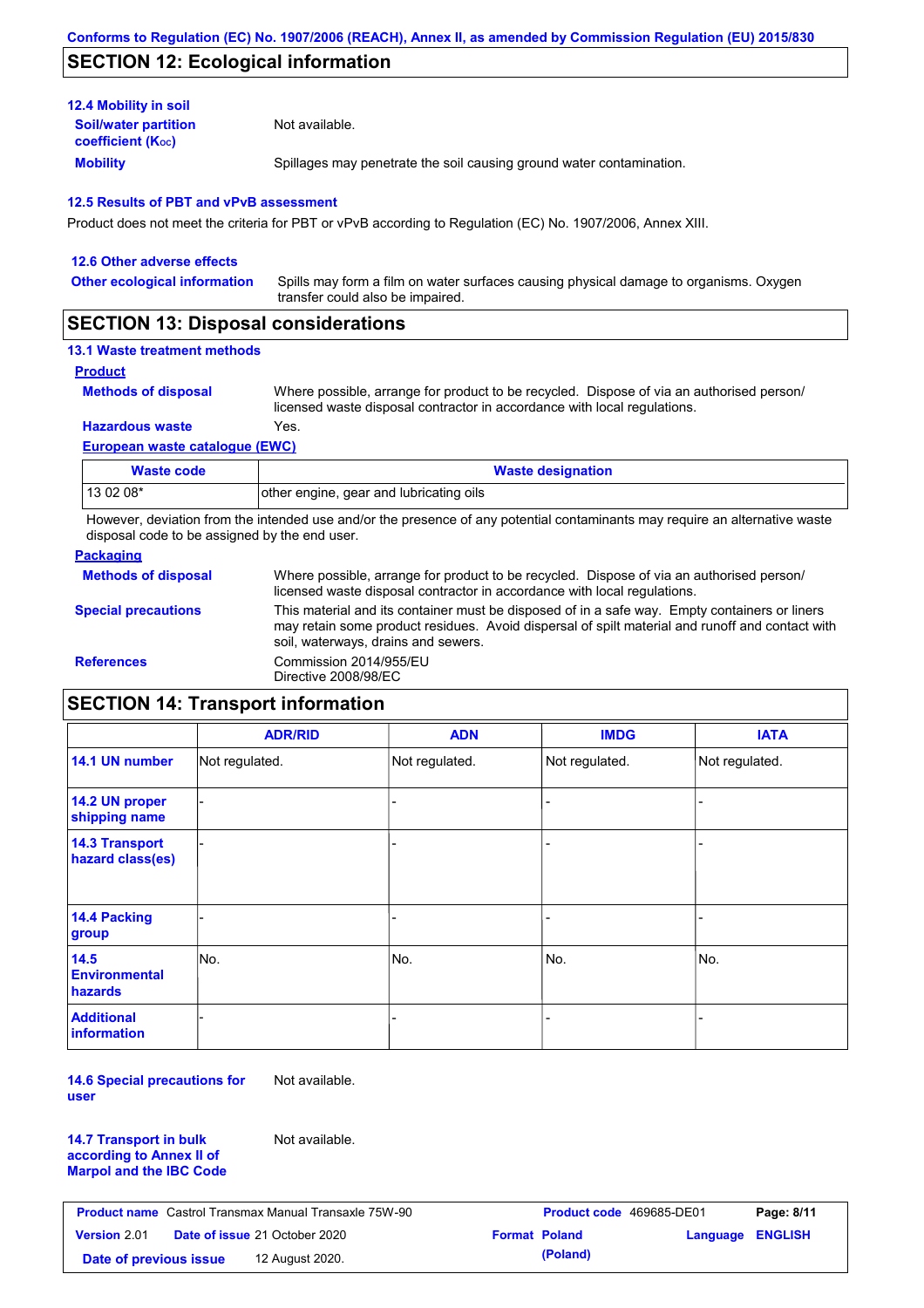# **SECTION 15: Regulatory information**

| $\overline{\mathbf{C}}$ . To the second contract of the second $\overline{\mathbf{C}}$ |                                                                                                                                                                                                                                                                                                                                                               |
|----------------------------------------------------------------------------------------|---------------------------------------------------------------------------------------------------------------------------------------------------------------------------------------------------------------------------------------------------------------------------------------------------------------------------------------------------------------|
|                                                                                        | 15.1 Safety, health and environmental regulations/legislation specific for the substance or mixture                                                                                                                                                                                                                                                           |
| EU Regulation (EC) No. 1907/2006 (REACH)                                               |                                                                                                                                                                                                                                                                                                                                                               |
|                                                                                        | <b>Annex XIV - List of substances subject to authorisation</b>                                                                                                                                                                                                                                                                                                |
| <b>Annex XIV</b>                                                                       |                                                                                                                                                                                                                                                                                                                                                               |
| None of the components are listed.                                                     |                                                                                                                                                                                                                                                                                                                                                               |
| <b>Substances of very high concern</b>                                                 |                                                                                                                                                                                                                                                                                                                                                               |
| None of the components are listed.                                                     |                                                                                                                                                                                                                                                                                                                                                               |
| <b>Other regulations</b>                                                               |                                                                                                                                                                                                                                                                                                                                                               |
| <b>REACH Status</b>                                                                    | The company, as identified in Section 1, sells this product in the EU in compliance with the<br>current requirements of REACH.                                                                                                                                                                                                                                |
| <b>United States inventory</b><br>(TSCA 8b)                                            | All components are active or exempted.                                                                                                                                                                                                                                                                                                                        |
| <b>Australia inventory (AICS)</b>                                                      | All components are listed or exempted.                                                                                                                                                                                                                                                                                                                        |
| <b>Canada inventory</b>                                                                | All components are listed or exempted.                                                                                                                                                                                                                                                                                                                        |
| <b>China inventory (IECSC)</b>                                                         | All components are listed or exempted.                                                                                                                                                                                                                                                                                                                        |
| <b>Japan inventory (ENCS)</b>                                                          | All components are listed or exempted.                                                                                                                                                                                                                                                                                                                        |
| <b>Korea inventory (KECI)</b>                                                          | All components are listed or exempted.                                                                                                                                                                                                                                                                                                                        |
| <b>Philippines inventory</b><br>(PICCS)                                                | All components are listed or exempted.                                                                                                                                                                                                                                                                                                                        |
| <b>Taiwan Chemical</b><br><b>Substances Inventory</b><br>(TCSI)                        | All components are listed or exempted.                                                                                                                                                                                                                                                                                                                        |
| Ozone depleting substances (1005/2009/EU)<br>Not listed.                               |                                                                                                                                                                                                                                                                                                                                                               |
| Prior Informed Consent (PIC) (649/2012/EU)<br>Not listed.                              |                                                                                                                                                                                                                                                                                                                                                               |
| <b>EU - Water framework directive - Priority substances</b>                            |                                                                                                                                                                                                                                                                                                                                                               |
| None of the components are listed.                                                     |                                                                                                                                                                                                                                                                                                                                                               |
| <b>Seveso Directive</b>                                                                |                                                                                                                                                                                                                                                                                                                                                               |
| This product is not controlled under the Seveso Directive.                             |                                                                                                                                                                                                                                                                                                                                                               |
| <b>References</b>                                                                      | Regulation (EC) No 1907/2006 of the European Parliament and of the Council of 18 December<br>2006. concerning the Registration, Evaluation, Authorisation and Restriction of Chemicals<br>(REACH), establishing a European Chemicals Agency (OJ. EU L 396 of 30 December 2006.<br>and correcting Acts. Office. EU L 136 of 29 May 2007. with later. amended). |
|                                                                                        | Commission Regulation (EU) No 453/2010 of 20 May 2010. amending Regulation (EC) No<br>1907/2006 of the Parliament and of the Council concerning the Registration, Evaluation,<br>Authorisation and Restriction of Chemicals (REACH)                                                                                                                           |
|                                                                                        | Act of 25 February 2011. chemical substances and mixtures (OJ U.11.63.322)                                                                                                                                                                                                                                                                                    |
|                                                                                        | Regulation of the Minister of Health of 10 August 2012 on the criteria and classification of<br>chemical substances and their mixtures (Journal of Laws 2012, item 1018)                                                                                                                                                                                      |
| <b>15.2 Chemical safety</b><br>assessment                                              | A Chemical Safety Assessment has been carried out for one or more of the substances within<br>this mixture. A Chemical Safety Assessment has not been carried out for the mixture itself.                                                                                                                                                                     |

# **SECTION 16: Other information**

| <b>Abbreviations and acronyms</b>                            | ADN = European Provisions concerning the International Carriage of Dangerous Goods by<br>Inland Waterway<br>ADR = The European Agreement concerning the International Carriage of Dangerous Goods by<br>Road<br>$ATE = Acute Toxicity Estimate$<br>BCF = Bioconcentration Factor<br>CAS = Chemical Abstracts Service<br>CLP = Classification, Labelling and Packaging Regulation [Regulation (EC) No. 1272/2008]<br>CSA = Chemical Safety Assessment<br>CSR = Chemical Safety Report<br>DMEL = Derived Minimal Effect Level<br>DNEL = Derived No Effect Level<br>EINECS = European Inventory of Existing Commercial chemical Substances |                      |                          |          |                |
|--------------------------------------------------------------|-----------------------------------------------------------------------------------------------------------------------------------------------------------------------------------------------------------------------------------------------------------------------------------------------------------------------------------------------------------------------------------------------------------------------------------------------------------------------------------------------------------------------------------------------------------------------------------------------------------------------------------------|----------------------|--------------------------|----------|----------------|
| <b>Product name</b> Castrol Transmax Manual Transaxle 75W-90 |                                                                                                                                                                                                                                                                                                                                                                                                                                                                                                                                                                                                                                         |                      | Product code 469685-DE01 |          | Page: 9/11     |
| <b>Version 2.01</b><br>Date of issue 21 October 2020         |                                                                                                                                                                                                                                                                                                                                                                                                                                                                                                                                                                                                                                         | <b>Format Poland</b> |                          | Language | <b>ENGLISH</b> |
| Date of previous issue                                       | 12 August 2020.                                                                                                                                                                                                                                                                                                                                                                                                                                                                                                                                                                                                                         |                      | (Poland)                 |          |                |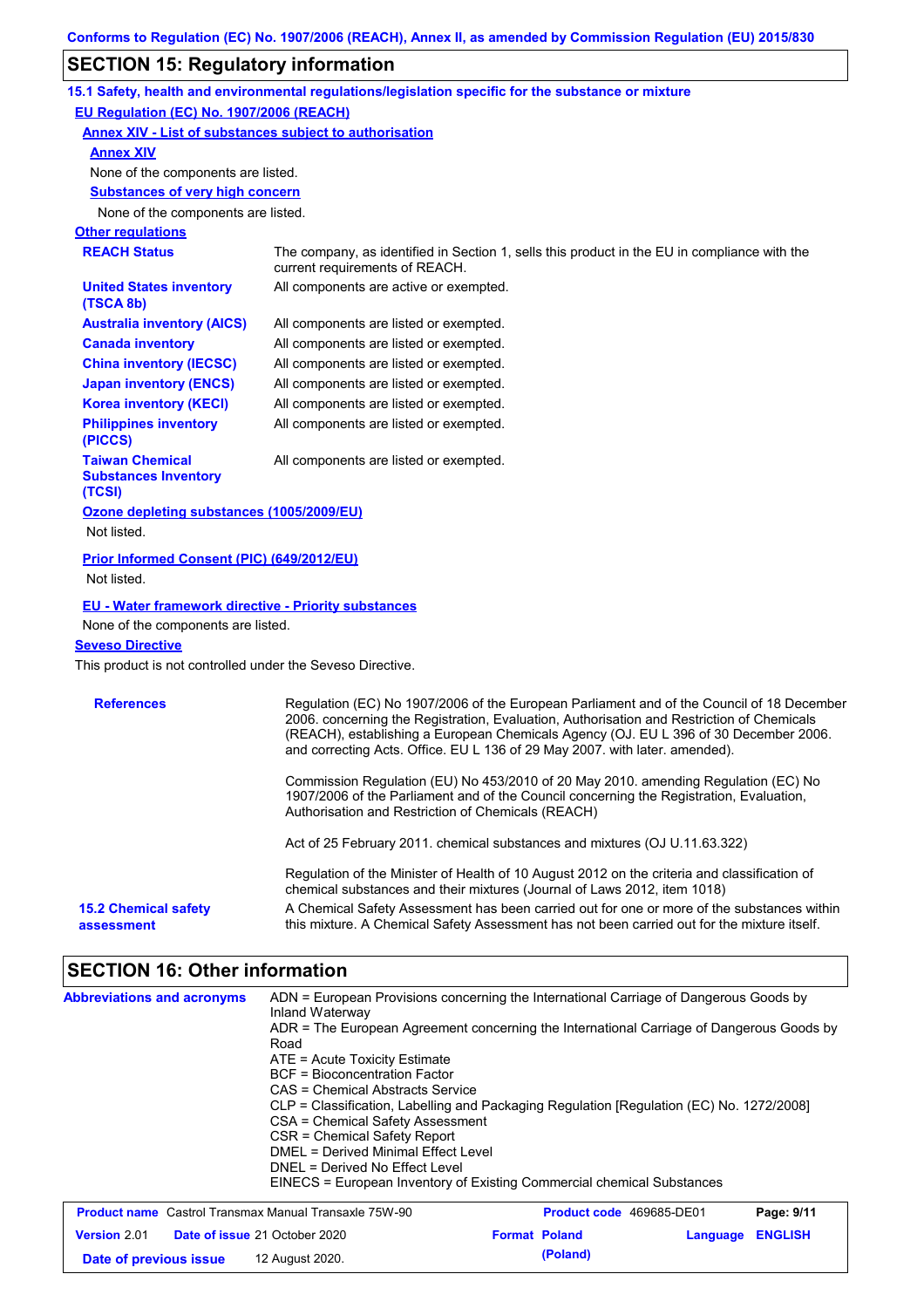### **SECTION 16: Other information**

| ES = Exposure Scenario                                                                  |
|-----------------------------------------------------------------------------------------|
| EUH statement = CLP-specific Hazard statement                                           |
| EWC = European Waste Catalogue                                                          |
| GHS = Globally Harmonized System of Classification and Labelling of Chemicals           |
| IATA = International Air Transport Association                                          |
| IBC = Intermediate Bulk Container                                                       |
| <b>IMDG = International Maritime Dangerous Goods</b>                                    |
| LogPow = logarithm of the octanol/water partition coefficient                           |
| MARPOL = International Convention for the Prevention of Pollution From Ships, 1973 as   |
| modified by the Protocol of 1978. ("Marpol" = marine pollution)                         |
| OECD = Organisation for Economic Co-operation and Development                           |
| PBT = Persistent, Bioaccumulative and Toxic                                             |
| PNEC = Predicted No Effect Concentration                                                |
| REACH = Registration, Evaluation, Authorisation and Restriction of Chemicals Regulation |
| [Regulation (EC) No. 1907/2006]                                                         |
| RID = The Regulations concerning the International Carriage of Dangerous Goods by Rail  |
| <b>RRN = REACH Registration Number</b>                                                  |
| SADT = Self-Accelerating Decomposition Temperature                                      |
| SVHC = Substances of Very High Concern                                                  |
| STOT-RE = Specific Target Organ Toxicity - Repeated Exposure                            |
| STOT-SE = Specific Target Organ Toxicity - Single Exposure                              |
| TWA = Time weighted average                                                             |
| UN = United Nations                                                                     |
| UVCB = Complex hydrocarbon substance                                                    |
| VOC = Volatile Organic Compound                                                         |
| vPvB = Very Persistent and Very Bioaccumulative                                         |
| Varies = may contain one or more of the following 64741-88-4 / RRN 01-2119488706-23,    |
| 64741-89-5 / RRN 01-2119487067-30, 64741-95-3 / RRN 01-2119487081-40, 64741-96-4/ RRN   |
| 01-2119483621-38, 64742-01-4 / RRN 01-2119488707-21, 64742-44-5 / RRN                   |
| 01-2119985177-24, 64742-45-6, 64742-52-5 / RRN 01-2119467170-45, 64742-53-6 / RRN       |
| 01-2119480375-34, 64742-54-7 / RRN 01-2119484627-25, 64742-55-8 / RRN                   |
| 01-2119487077-29, 64742-56-9 / RRN 01-2119480132-48, 64742-57-0 / RRN                   |
| 01-2119489287-22, 64742-58-1, 64742-62-7 / RRN 01-2119480472-38, 64742-63-8,            |
| 64742-65-0 / RRN 01-2119471299-27, 64742-70-7 / RRN 01-2119487080-42, 72623-85-9 /      |
| RRN 01-2119555262-43, 72623-86-0 / RRN 01-2119474878-16, 72623-87-1 / RRN               |
| 01-2119474889-13                                                                        |

**Procedure used to derive the classification according to Regulation (EC) No. 1272/2008 [CLP/GHS]**

| <b>Classification</b>                                  |                            | <b>Justification</b>                          |  |  |
|--------------------------------------------------------|----------------------------|-----------------------------------------------|--|--|
| Not classified.                                        |                            |                                               |  |  |
| <b>Full text of abbreviated H</b><br><b>statements</b> | H304                       | May be fatal if swallowed and enters airways. |  |  |
| <b>Full text of classifications</b><br>[CLP/GHS]       | Asp. Tox. 1, H304          | <b>ASPIRATION HAZARD - Category 1</b>         |  |  |
| <b>History</b>                                         |                            |                                               |  |  |
| Date of issue/Date of<br>revision                      | 21/10/2020.                |                                               |  |  |
| Date of previous issue                                 | 12/08/2020.                |                                               |  |  |
| <b>Prepared by</b>                                     | <b>Product Stewardship</b> |                                               |  |  |

**Indicates information that has changed from previously issued version.**

### **Notice to reader**

All reasonably practicable steps have been taken to ensure this data sheet and the health, safety and environmental information contained in it is accurate as of the date specified below. No warranty or representation, express or implied is made as to the accuracy or completeness of the data and information in this data sheet.

The data and advice given apply when the product is sold for the stated application or applications. You should not use the product other than for the stated application or applications without seeking advice from BP Group.

It is the user's obligation to evaluate and use this product safely and to comply with all applicable laws and regulations. The BP Group shall not be responsible for any damage or injury resulting from use, other than the stated product use of the material, from any failure to adhere to recommendations, or from any hazards inherent in the nature of the material. Purchasers of the product for supply to a third party for use at work, have a duty to take all necessary steps to ensure that any person handling or using the product is provided with the information in this sheet. Employers have a duty to tell employees and others who may be affected of any hazards described in this sheet and of any precautions that should be taken. You can contact the BP Group to ensure that this document is the most current available. Alteration of this document is strictly prohibited.

| <b>Product name</b> Castrol Transmax Manual Transaxle 75W-90 |                                      |  | <b>Product code</b> 469685-DE01 |                  | Page: 10/11 |
|--------------------------------------------------------------|--------------------------------------|--|---------------------------------|------------------|-------------|
| <b>Version 2.01</b>                                          | <b>Date of issue 21 October 2020</b> |  | <b>Format Poland</b>            | Language ENGLISH |             |
| Date of previous issue                                       | 12 August 2020.                      |  | (Poland)                        |                  |             |